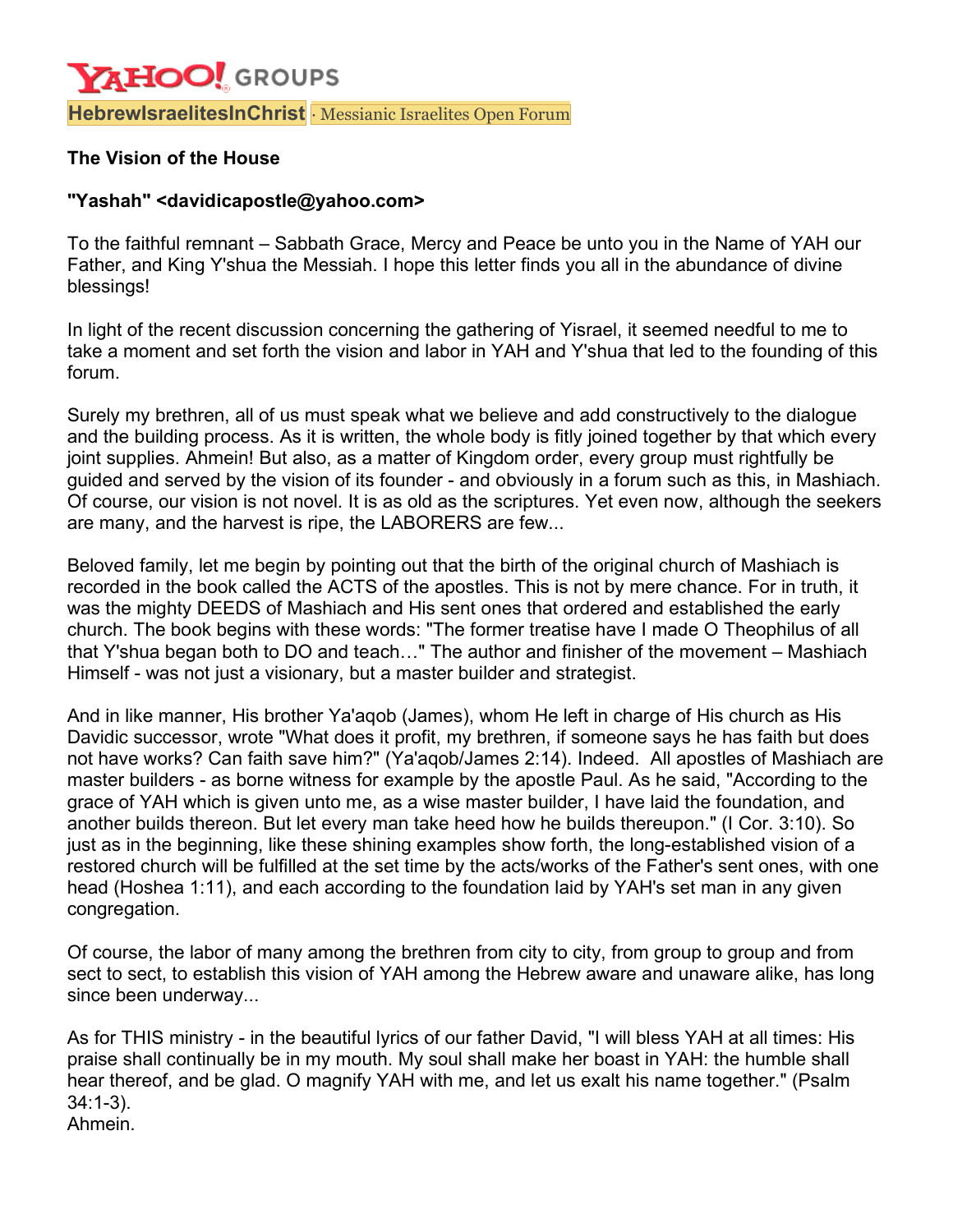Our basic history, vision and works are on this wise:

In the fall of 1982, after three years of intense isolation, a divine visitation and an apostolic anointing, YAH sent forth this servant to do and teach His truth in the music industry. (As our father Dawid knew and demonstrated, I'm sure we all recognize the undeniable power of music to influence - which means a true representation of salt and light in the media is critical in raising the whole house of Yisrael.)

From a position as a writer and musician for `Silverspoon Productions', I was blessed to minister to a broad range of artists and others, one-on-one and in various `Bible study' groups within that world. I also met and connected in ministry and in Spirit with a young songwriter/musician now called Shabar. As a result, there are now several Hebrew aware men and women of renown and influence who I believe will soon literally take control of the direction of the entertainment industry… May YAH and Y'shua alone be magnified at that day! (More about this leg of the labor and vision as YAH allows.) In the meantime Yisrael, I do ask for your support in prayer for this work - especially at this hour…

I also discovered, as YAH proved at that time, that it's actually possible to publish Hebraic representations from the Torah and the prophets on the "secular" music airwaves without selling ones soul, and thus affect the masses of our people with the true Spirit of YAH. What an awesome and humbling revelation…

For example brethren, in 1984 I ended up co-writing a song for an artist named Glenn Jones called "Bring Back Your Love". My melody and lyrics were literally drawn from the prophetic revelation of the marriage, estrangement and reconciliation of YAH and Yisrael. Not only did the record label accept the track, they even released it as a single in `85, and it ended up becoming a top 20 hit. When Glenn performed the song on 'Soul Train', I saw the whole atmosphere in the room shift, as the Spirit of YAH that was in the studio when I recorded his vocals became manifest among the dancers. They didn't know WHAT to do... The transformation was utterly amazing to witness. The possibilities were clear…

Beloved brethren, the price I paid in suffering, dishonor and rejection during that period was almost overwhelming. But surely, to lay down ones life and personal ambition for Y'shua's sake and the Kingdom is a high honor and a great privilege indeed! Ahmein. And now, with the recent passing of Michael Jackson, the 40-year wandering of our people under his gifted but tragic influence – 1969 to 2009 – has finally been fulfilled. (Again, more about this as YAH allows. And to those who are so inclined, please pray for the soul of John McClain, the creative executor of Michaels' will.)

The remainder of the 80's and 90's in general was a season of sowing in YAH at the local level, as He empowered us to set forth Kingdom vision by divine revelation through prophesying and teaching in various settings to both the aware and unaware alike - from house to house and in the highways and hedges. During that period, I was favored to bear witness among the Hellenized to key local pastors one-on-one, and akh Shabar actually taught the truth from the pulpit in several local churches.

In the spring of 1993, we launched a local cable access program we called "Preparing the Way" in His name, to reveal the vision of a restored Yisrael to the greater Los Angeles area at large. By His grace, the fruit of that labor has now begun to manifest in ways that are gradually becoming evident to our people around the nation. And to YAH be the glory!

In 2003, under the inspiration of Ruach Ha Qodesh, we were led to launch the website